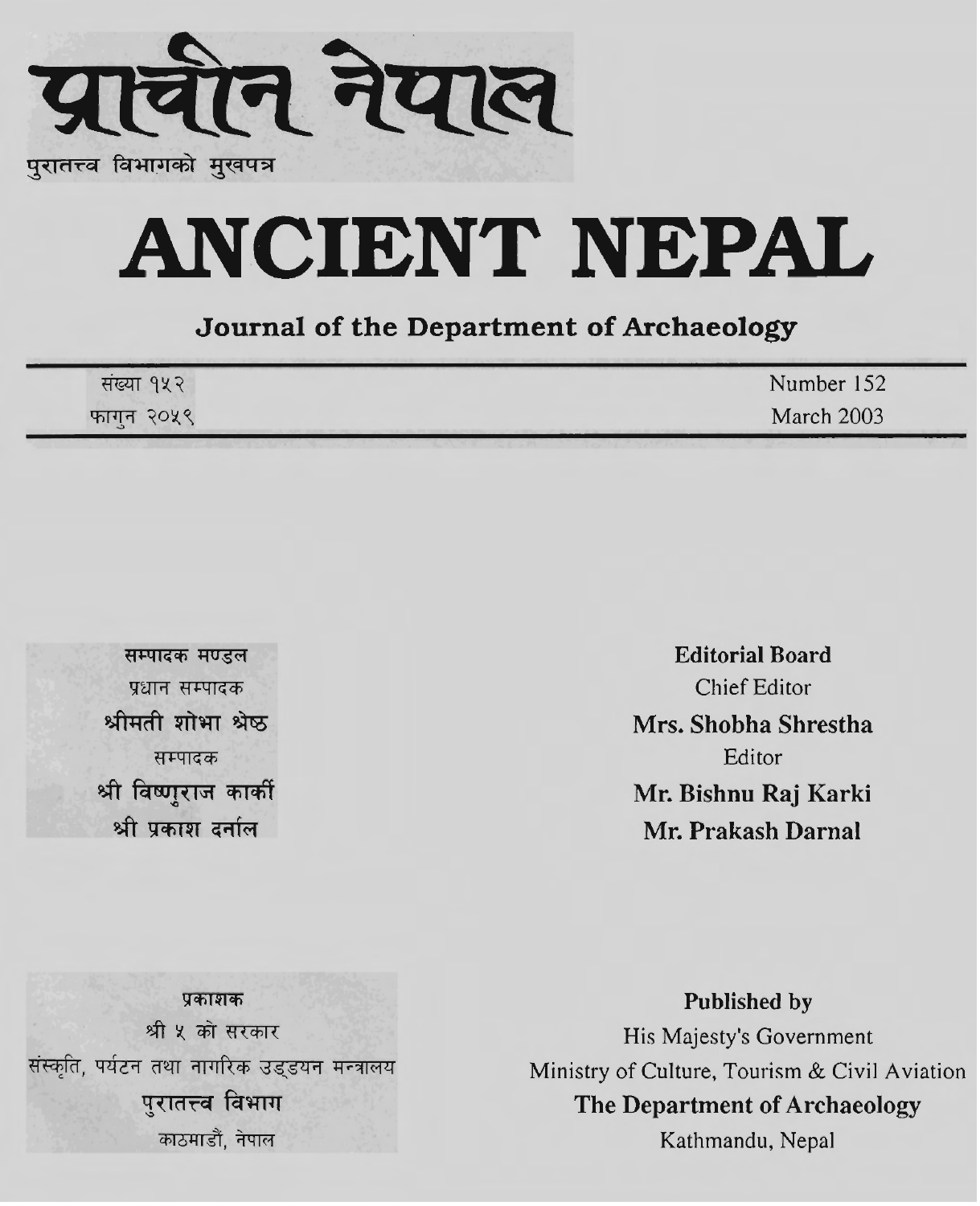

## प्राचीन नेपाल **ANCIENT NEPAZ,**

| संख्या १५२ | Number 152 |
|------------|------------|
| फागुन २०५९ | March 2003 |

सम्पादक मण्डल प्रधान सम्पादक श्रीमती शोभा श्रेष्ठ सम्पादक श्री विष्णुराज कार्की श्री प्रकाश दर्नाल

**Editorial Board**  Chief Editor **Mrs. Shobha Shrestha**  Editor **Mr. Bishnu Raj Karki Mr. Prakash Darnal**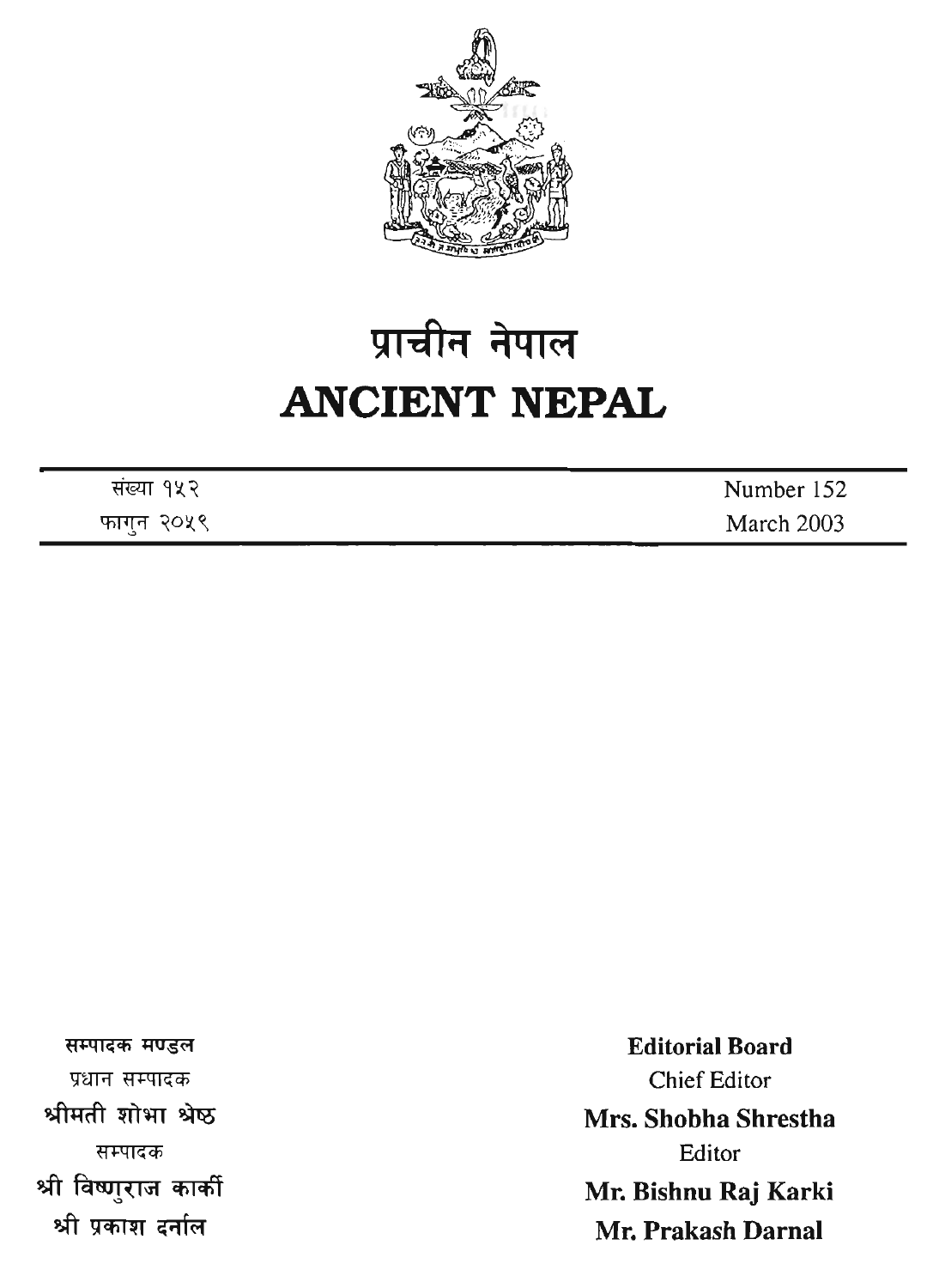### <u>विषय-सू</u>ची **Contents**

#### Nepal Bhutan Relations ( A Study of its past) -Dr. Suman Dhakal

Conservation of in-door Archaeological Objects

-Om Prakash Yadav

पृष्ठ

नेपाली खण्ड

| वराहक्षेत्रको मकरसंकान्ति मेला                                          |  |
|-------------------------------------------------------------------------|--|
| –सोमप्रसाद खतिवडा                                                       |  |
| स्याङ्जा स्थित चौबिसी राज्यहरूको इतिहास                                 |  |
| −डा. राजाराम सुवेदी                                                     |  |
| मासिदैछन् पाटी, पौवा तथा सत्तलहरू                                       |  |
| -प्रकाश दर्नाल                                                          |  |
| प्रधानमन्त्री जंगबहादुर राणाका समयको नेपाल-भोट युद्धको ऐतिहासिक सामग्री |  |

**Page**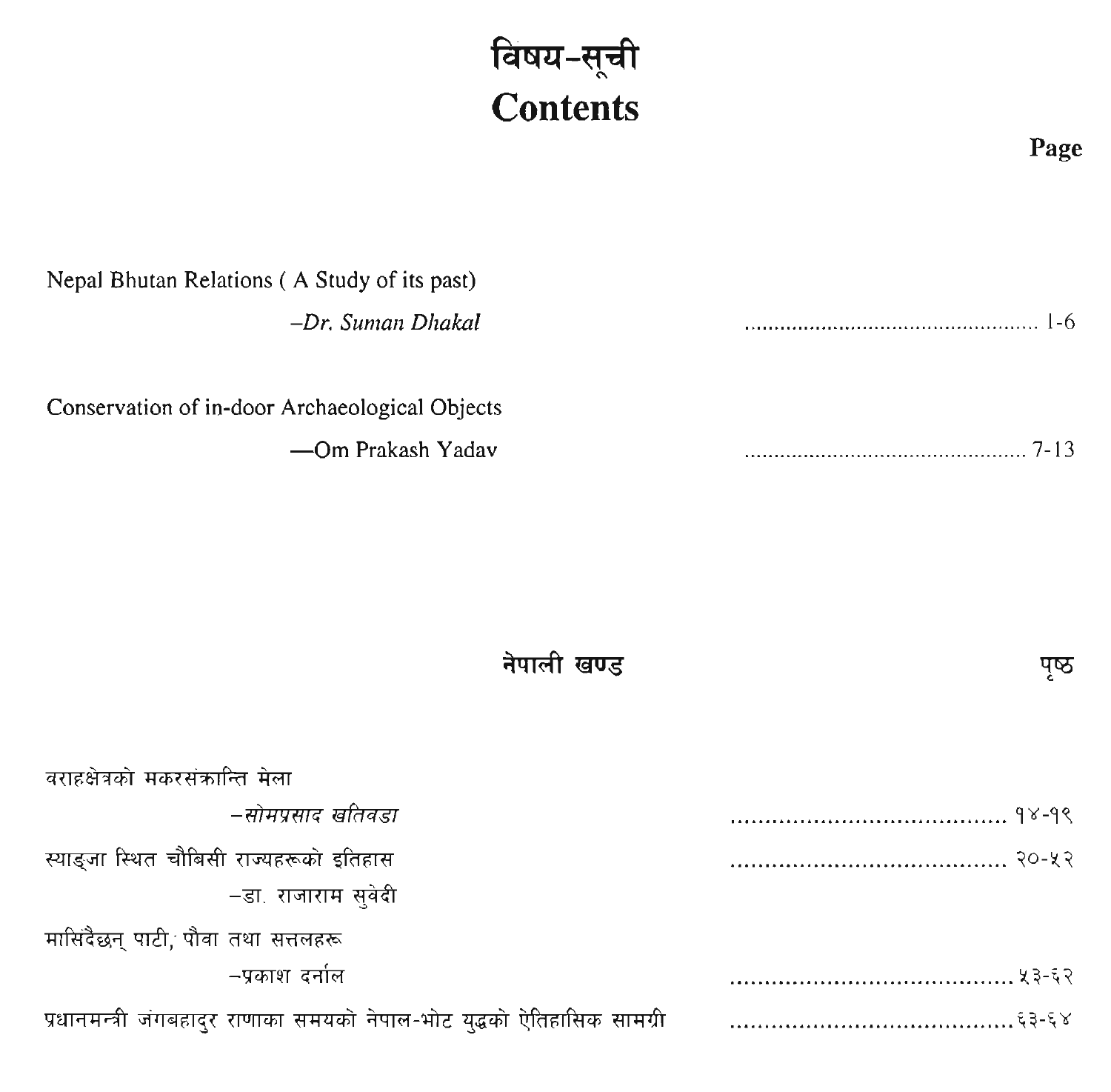

**To be had of:**  Sajha Prakashan Pulchok, Lalitpur

मूल्य रू. ५०/-

Price Rs. *501-* 



Ņ